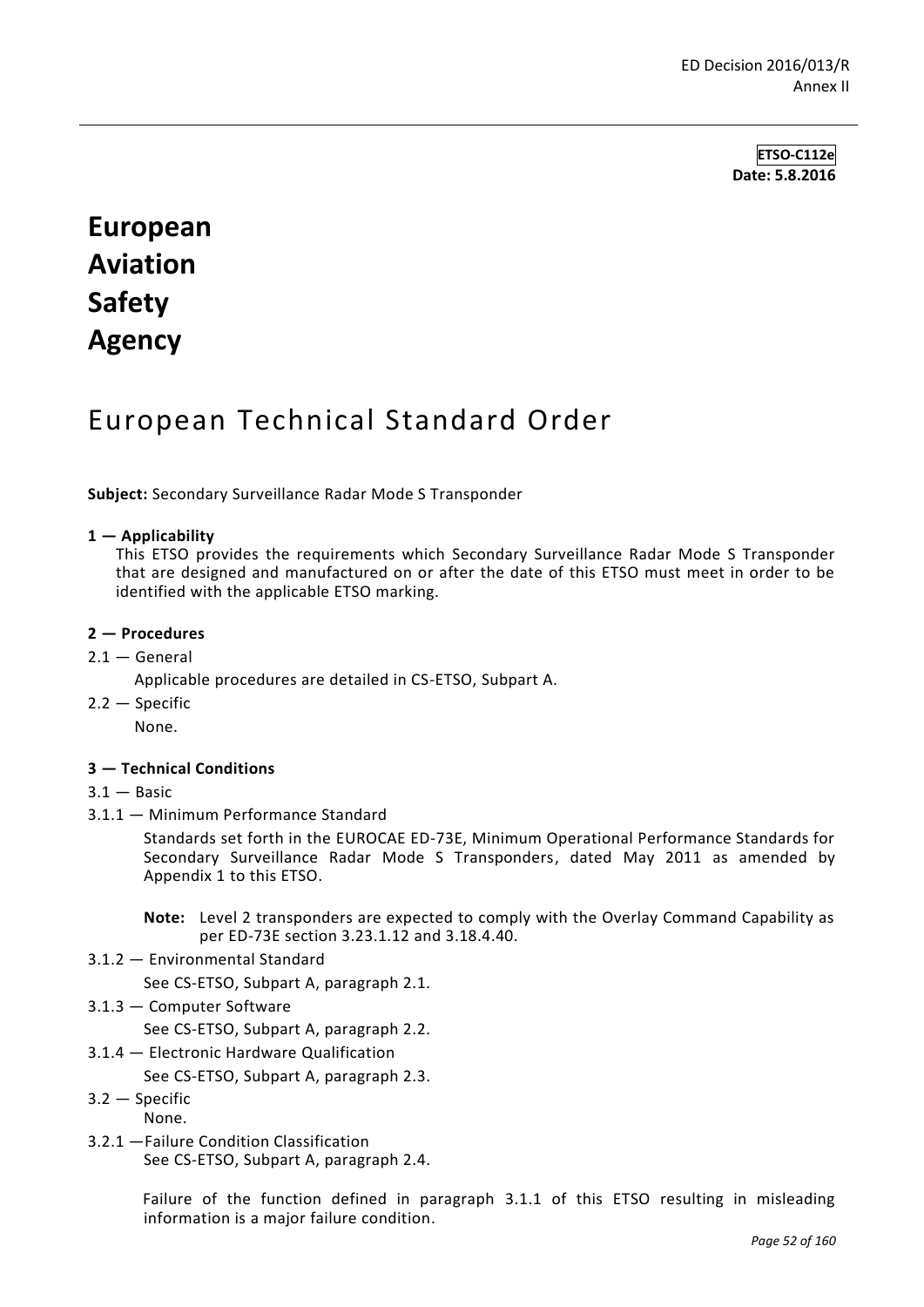## **ETSO-C112e**

Failure of the function defined in paragraph 3.1.1 of this ETSO resulting in loss of function is a minor failure condition.

- 4 Marking
- 4.1 General

Marking as detailed in CS-ETSO, Subpart A, paragraph 1.2.

4.2 — Specific

The marking must also include the transponder's functional level and optional additional features as provided in ED-73E, Section 1.4.2.2, as well as minimum peak output power identified by the transponder class as defined in ED-73E, Section 1.4.2.4.

#### **5 — Availability of Referenced Document**

See CS-ETSO, Subpart A, paragraph 3.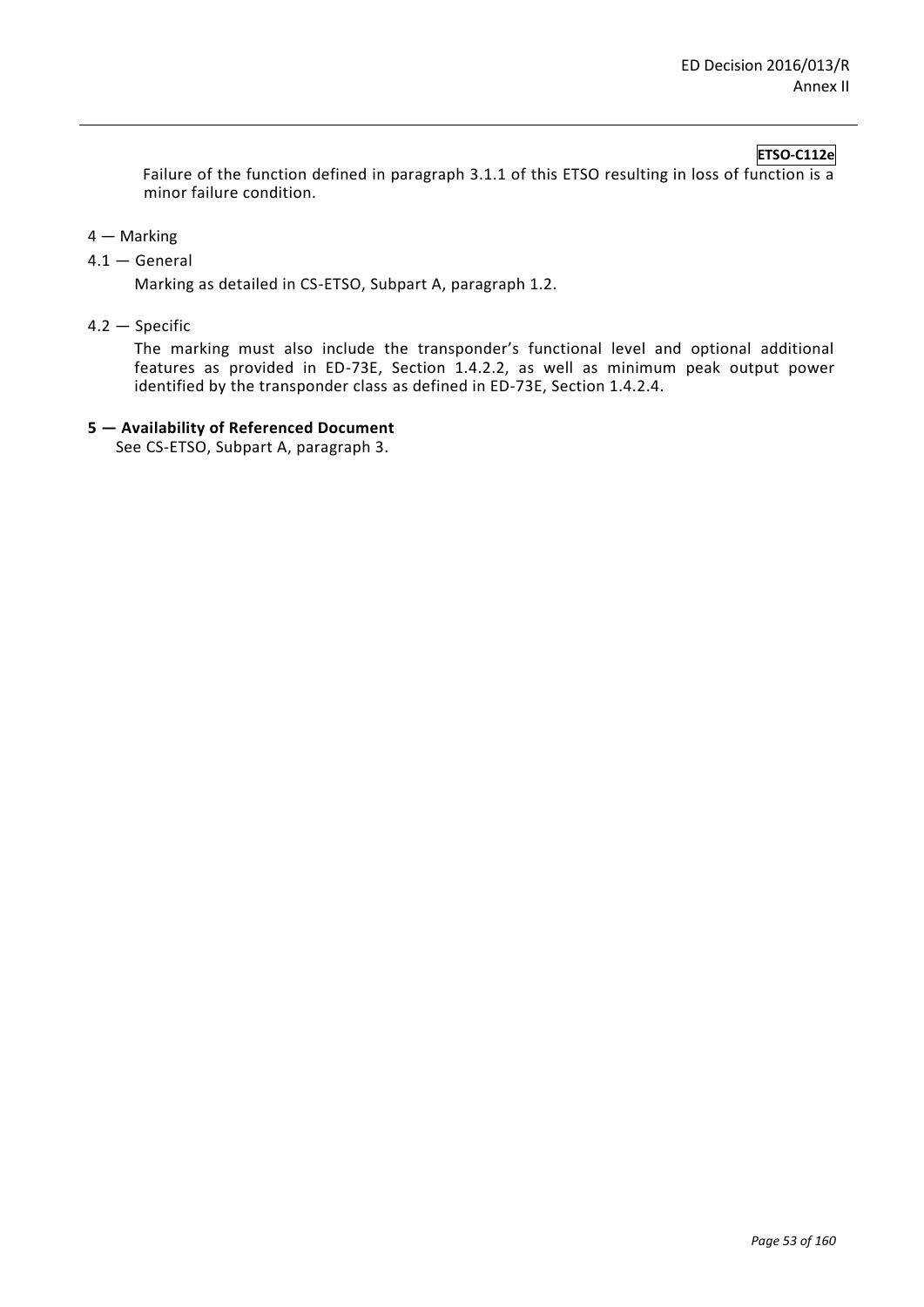**ETSO-C112e APPENDIX 1**

## **APPENDIX 1**

#### **SECONDARY SURVEILLANCE RADAR MODE S TRANSPONDER**

#### **AMENDMENT TO EUROCAE ED-73E REQUIREMENTS**

This Appendix lists the EASA modification to MPS for Secondary Surveillance Radar Mode S Transponder.

The applicable standard is EUROCAE ED-73E Secondary Surveillance Radar Mode S Transponder, dated May 2011, amended as described below.

Text from EUROCAE ED-73E is provided here as needed to provide context. Text to be added is underlined. Text to be removed is lined through.

*1. EUROCAE ED-73E, page 59, Section 3.23.1.12.d, is modified here to ensure multiple Comm-B message changes are processed properly.*

#### d. Comm-B Broadcast

- *Note 1: A Comm-B broadcast is a message directed to all active interrogators in view. Messages are alternately numbered 1, 2, and are available for 18 seconds unless a waiting air-initiated Comm-B interrupts the cycle. Interrogators have no means to cancel the Comm-B broadcast.*
- *Note 2: If there is more than one Comm-B message waiting for transmission, the timer is only started once the message becomes the current Comm-B broadcast.*

A Comm-B broadcast starts, when no air-initiated Comm-B transaction is in effect, with the loading of the broadcast message into the Comm-B buffer, insertion of DR codes 4, 5, 6 or 7 into downlink transmissions of DFs 4, 5, 20, 21 and with the starting of the B-timer for the current Comm-B message. On receipt of the above DR codes, interrogators may extract the broadcast message by transmitting RR=16 with DI≠3 or 7 or with DI=3 or 7 and RRS=0 in subsequent interrogations. The change of the DR value is used by the interrogator to detect that a new Comm-B broadcast is announced and to extract the new Comm-B message. A new Comm-B broadcast shall not interrupt a current Comm-B broadcast. When the B-timer runs out after 18 ± 1 seconds, the transponder will reset the DR codes as required, will discard the previous broadcast message, and changes the broadcast message number from 1 to 2 (or vice versa).

If an air-initiated Comm-B transaction is initiated during the broadcasting interval (i.e., while the B-timer is running), the B-timer is stopped and reset, the appropriate code is inserted into the DR field, and the Comm-B transaction proceeds per Figure 3-18. The previous Comm-B broadcast message remains ready to be reactivated for  $18 \pm 1$  seconds after conclusion of the air-initiated Comm-B transaction.

Waiting Comm-B broadcasts shall be retained for transmission once the current Comm-B broadcast is finished. If the contents of a waiting Comm-B broadcast changes, only the most recent value shall be broadcast. This prevents multiple changes from generating a sequence of broadcasts. Currently only BDS registers 1,0, Downlink Capability Report and, 2,0, Flight ID, make use of the Comm-B Broadcast protocol.

*<sup>2.</sup> A test procedure is added here to ensure the modified requirements in Section 1 of this Appendix are met. This test is intended to be introduced in EUROCAE ED-73E, Section 5.5.8.23, on pages 253 and 254.*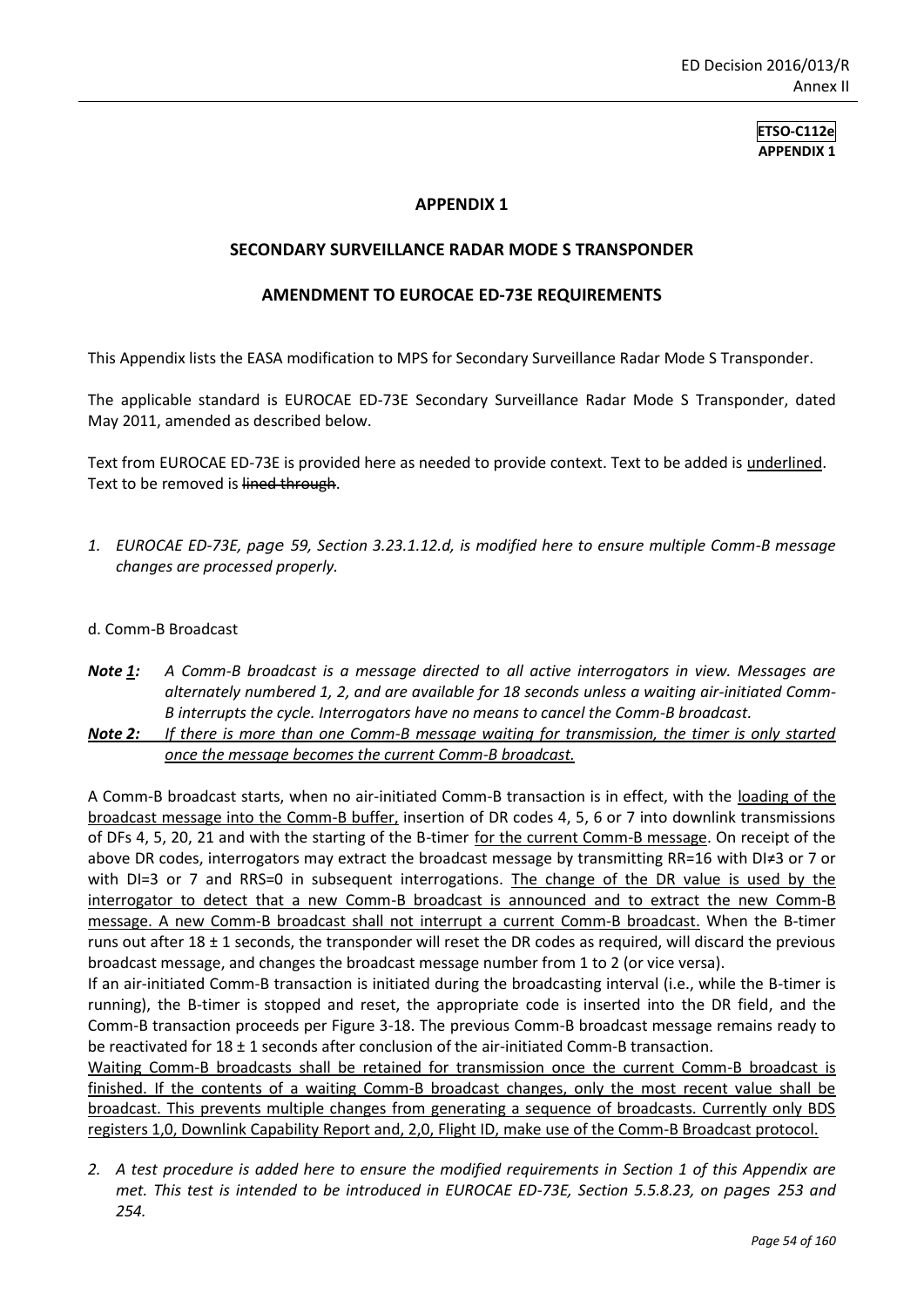#### **ETSO-C112e APPENDIX 1**

#### **5.5.8.23 Procedures #21A and #21B Comm-B Broadcast**

(§3.23.1.12 d protocol)

#### **5.5.8.23.1 Test Procedure #21A Comm-B Broadcast**

- *Note 1: The command to the transponder that a Comm-B broadcast message shall be sent originates in a peripheral device or in the device that holds the extended capability report.*
- *Note 2: The Comm-B broadcast does not affect the existing Comm-B protocol, air- or ground-initiated. The existing test procedures remain unchanged.*
- *Note 3: Verification of interface patterns is already part of the Comm-B test procedures and need not be repeated for the Comm-B Broadcast.*

This test procedure verifies that the DR code command and the MB field of the Comm-B broadcast protocol is carried out correctly.

a. STEP 1 — General Broadcast Protocol Test

During the Comm-B protocol test procedure (Procedure #18) insert the appropriate DR Code command and the MB field of the Comm-B broadcast into the transponder.

Verify that:

- (1) The transponder can correctly show the DR codes 4, 5, 6, 7 when NO air initiated Comm B is in progress and that it cannot show DR codes 4, 5, 6, 7 when an air initiated Comm B is in progress.
- (2) The Comm-B broadcast message can be extracted by the interrogator for 18 ± 1 seconds.
- (3) The Comm-B broadcast annunciation (DR = 4, 5, 6, or 7) and the Comm-B broadcast MB field are interrupted by an air-initiated Comm-B and reappear when that transaction is concluded. For transponders implementing the enhanced airinitiated Comm-B protocol, the transponder will be independently interrupted by up to 16 Comm-B messages that are assigned to each II code. After the Comm-B is concluded for each II code, the Comm-B broadcast is again available to that interrogator. Verify that the next waiting broadcast message is not announced to any interrogators until the current broadcast message has timed out.
- (4) After interruption another  $18 \pm 1$  seconds of broadcast time is available to the interrogator. For transponders implementing the enhanced air-initiated Comm-B protocol, the transponder will be independently interrupted by up to 16 Comm-B messages that are assigned to each II code. After interruption, another  $18 \pm 1$  seconds of broadcast time is available for each II code.
- (5) A subsequent and different Comm-B broadcast message is announced with the alternate DR code and that this DR code also follows the verifications above. For transponders implementing the enhanced air-initiated Comm-B protocol, the transponder will be independently interrupted by up to 16 Comm-B messages that are assigned to each II code. The subsequent Comm-B broadcast is announced only after each Comm-B is broadcast timer has expired for all II codes.